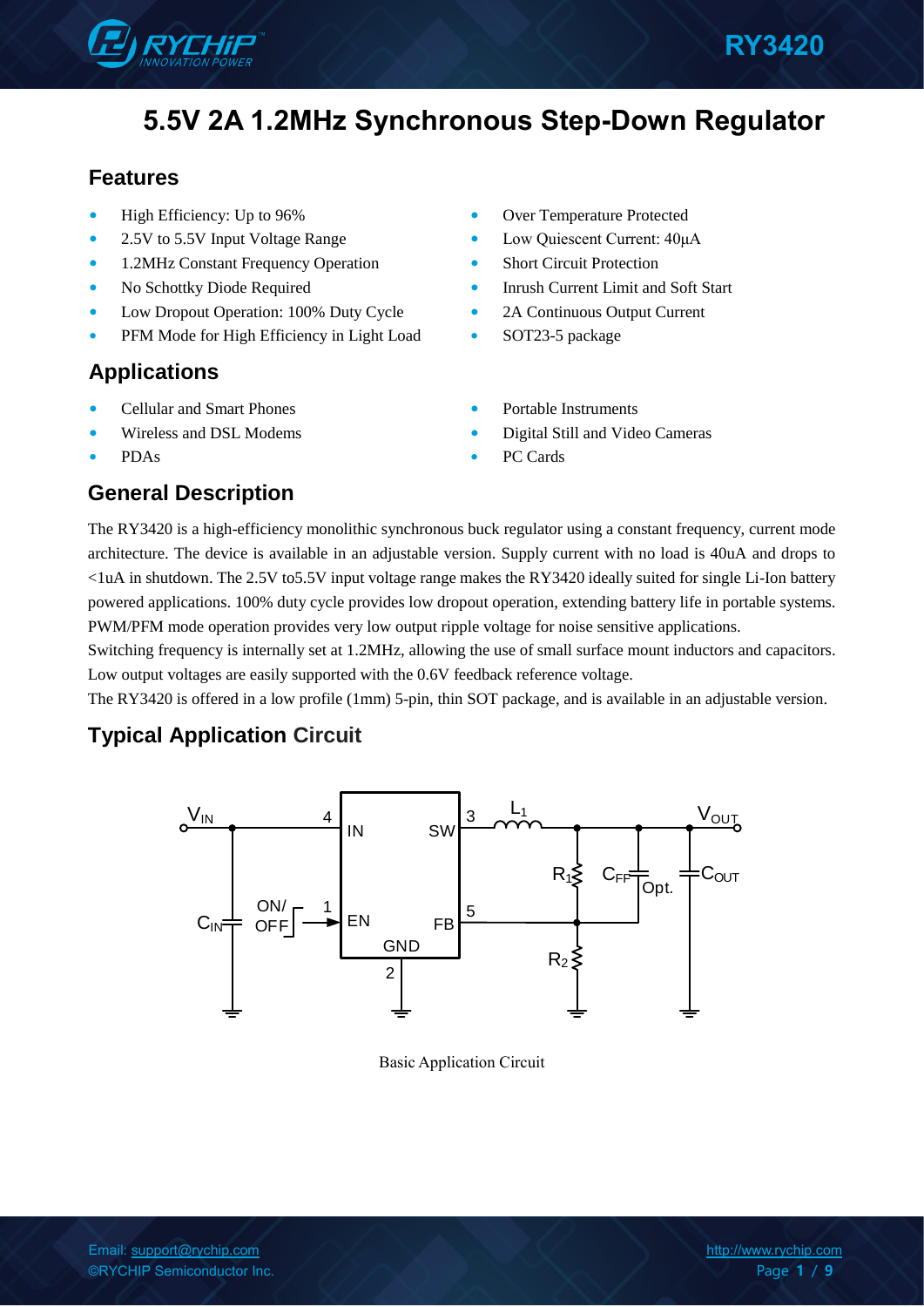

## **Pin Description**

## **Pin Configuration**



Top Marking: ADYLL (device code: AD, Y=year code, LL= lot number code)

## **Pin Description**

| Pin     | <b>Name</b> | <b>Function</b>                                                                       |  |  |  |
|---------|-------------|---------------------------------------------------------------------------------------|--|--|--|
|         | EN          | Chip Enable Pin. Drive EN above 1.5V to turn on the part. Drive EN below 0.3V to      |  |  |  |
|         |             | turn it off. Do not leave EN floating.                                                |  |  |  |
| 2       | <b>GND</b>  | Ground Pin                                                                            |  |  |  |
| 3       | SW.         | Power Switch Output. It is the switch node connection to Inductor. This pin connects  |  |  |  |
|         |             | to the drains of the internal P-ch and N-ch MOSFET switches.                          |  |  |  |
| IN<br>4 |             | Power Supply Input. Must be closely decoupled to GND with a 10µF or greater           |  |  |  |
|         |             | ceramic capacitor.                                                                    |  |  |  |
| 5       | FB.         | Output Voltage Feedback Pin. An internal resistive divider divides the output voltage |  |  |  |
|         |             | down for comparison to the internal reference voltage.                                |  |  |  |

## **Order Information**

| <b>Marking</b> | Part No. | Model  | <b>Description</b>                                      | Package | <b>MOO</b> |
|----------------|----------|--------|---------------------------------------------------------|---------|------------|
| AD <u>YLL</u>  | 70301003 | RY3420 | RY3420 Buck, 2.5-5.5V, 2A, 1.2MHz,<br>VFB 0.6V, SOT23-5 | SOT23-5 | 3000PCS    |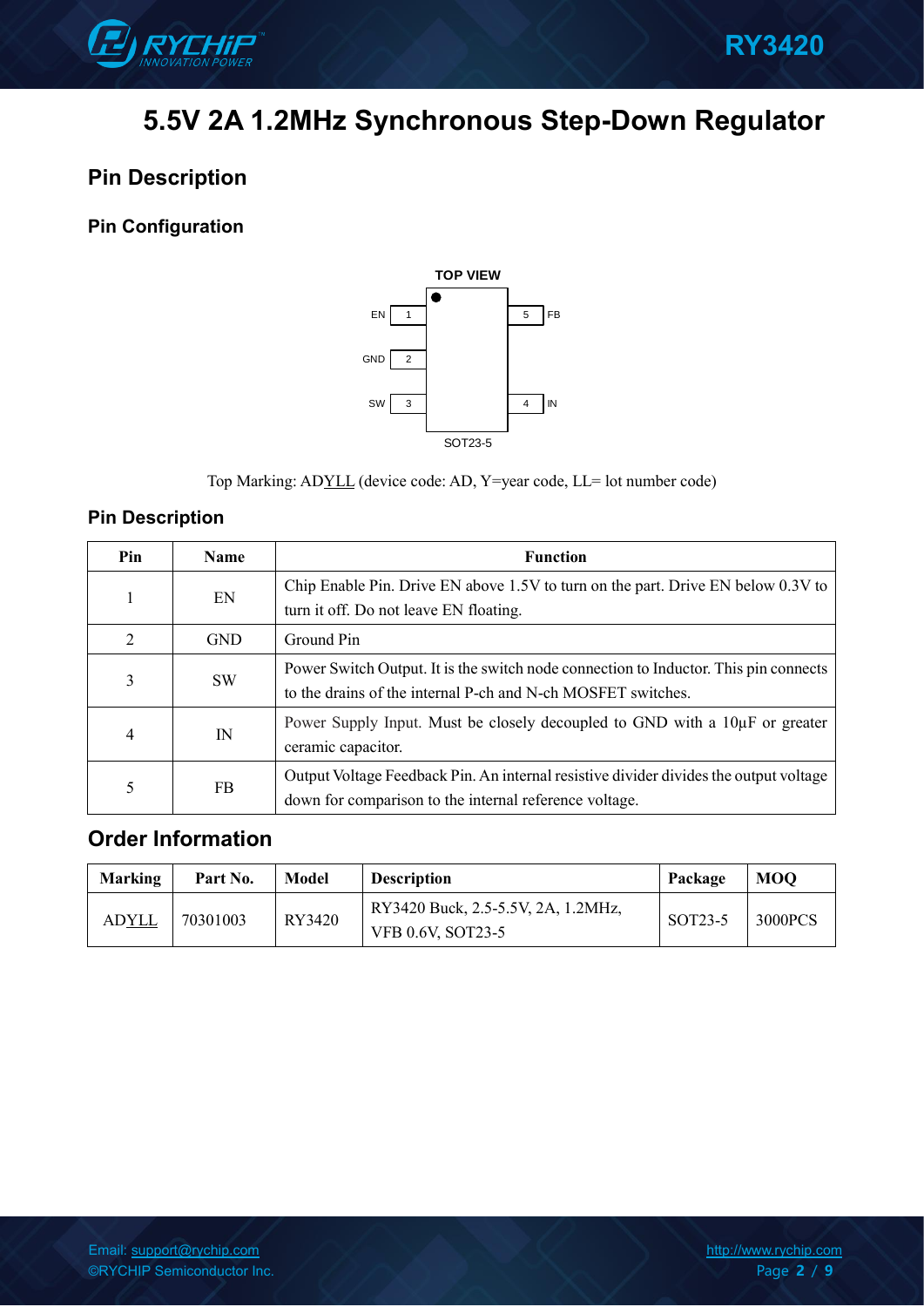

## **Absolute Maximum Ratings** (1)(2)

| Input Supply Voltage  -0.3V to 6.0V         | Operating Temperature Range  -40 $\rm{°C}$ to +85 $\rm{°C}$ |
|---------------------------------------------|-------------------------------------------------------------|
|                                             |                                                             |
|                                             |                                                             |
| Peak SW Sink and Source Current 3A          |                                                             |
| Thermal Resistance ( $\theta$ JA)  170 °C/W | Thermal Resistance $(\theta$ JC $)$ SOT23-5 130 °C/W        |
| ESD(Human Body Made)HMB2KV                  |                                                             |
|                                             |                                                             |

Note (1): Exceeding these ratings may damage the device.

Note (2): The device is not guaranteed to function outside of its operating conditions.

## **Electrical Characteristics (1)(2)**

| Parameter                            | <b>Conditions</b>              | Min.           | Typ.       | Max.      | Unit            |
|--------------------------------------|--------------------------------|----------------|------------|-----------|-----------------|
| Input Voltage Range                  |                                | 2.5            |            | 5.5       | V               |
| <b>UVLO</b> Threshold                |                                |                | 2.3        |           | V               |
|                                      | $FB = 90\%$ , Iload=0mA        |                | 150        | 300       | $\mu A$         |
| Input DC Supply Current              | FB= $105\%$ , Iload=0mA        |                | 40         | 70        | $\mu A$         |
|                                      | $V_{EN} = 0V, V_{IN} = 4.2V$   |                | 0.1        | 1.0       | $\mu A$         |
| Regulated Feedback Voltage           |                                | 0.588          | 0.600      | 0.612     | $\mathbf V$     |
| Reference Voltage Line<br>Regulation | $V$ in = 2.5V to 5.5V          |                | 0.04       | 0.40      | $\% / V$        |
| Output Voltage Line                  |                                |                |            |           |                 |
| Regulation                           | $V_{IN}$ = 2.5V to 5.5V        |                | 0.04       | 0.4       | $\frac{0}{0}$   |
| Output Voltage Load                  |                                |                | 0.5        |           | $\frac{0}{0}$   |
| Regulation                           |                                |                |            |           |                 |
| <b>Oscillation Frequency</b>         | RY3420                         |                | 1.2        |           | <b>MHz</b>      |
|                                      | <b>RY3420B</b>                 |                | 2.4        |           | <b>MHz</b>      |
| On Resistance of PMOS                | $Isw=100mA$                    |                | 0.1        |           | Ω               |
| On Resistance of NMOS                | $Isw=-100mA$                   |                | 0.08       |           | $\Omega$        |
| Peak Current Limit                   | $V_{IN} = 3.6V$ , FB=90%       | $\overline{3}$ |            |           | $\mathbf{A}$    |
| EN up Threshold                      | $V_{EN}$ -Rising               | 1.05           | 1.15       | 1.25      | V               |
| EN Threshold Hysteresis              |                                |                | 140        |           | mV              |
| <b>EN Leakage Current</b>            |                                |                | $\pm 0.01$ | $\pm 1.0$ | $\mu A$         |
| SW Leakage Current                   | $V_{EN}$ =0V, $V_{IN}$ =Vsw=5V |                | $\pm 0.01$ | $\pm 1.0$ | $\mu A$         |
| Soft Start                           |                                |                |            | 1.2       | mS              |
| Thermal Shutdown                     |                                |                | 160        |           | $\rm ^{\circ}C$ |
| Thermal Hysteresis                   |                                |                | 20         |           | $\rm ^{\circ}C$ |

 $(V_{IN} = V_{EN} = 3.6V, T_A = 25^{\circ}C$ , unless otherwise noted.)

Note (1): MOSFET on-resistance specifications are guaranteed by correlation to wafer level measurements.

Note (2): Thermal shutdown specifications are guaranteed by correlation to the design and characteristics analysis.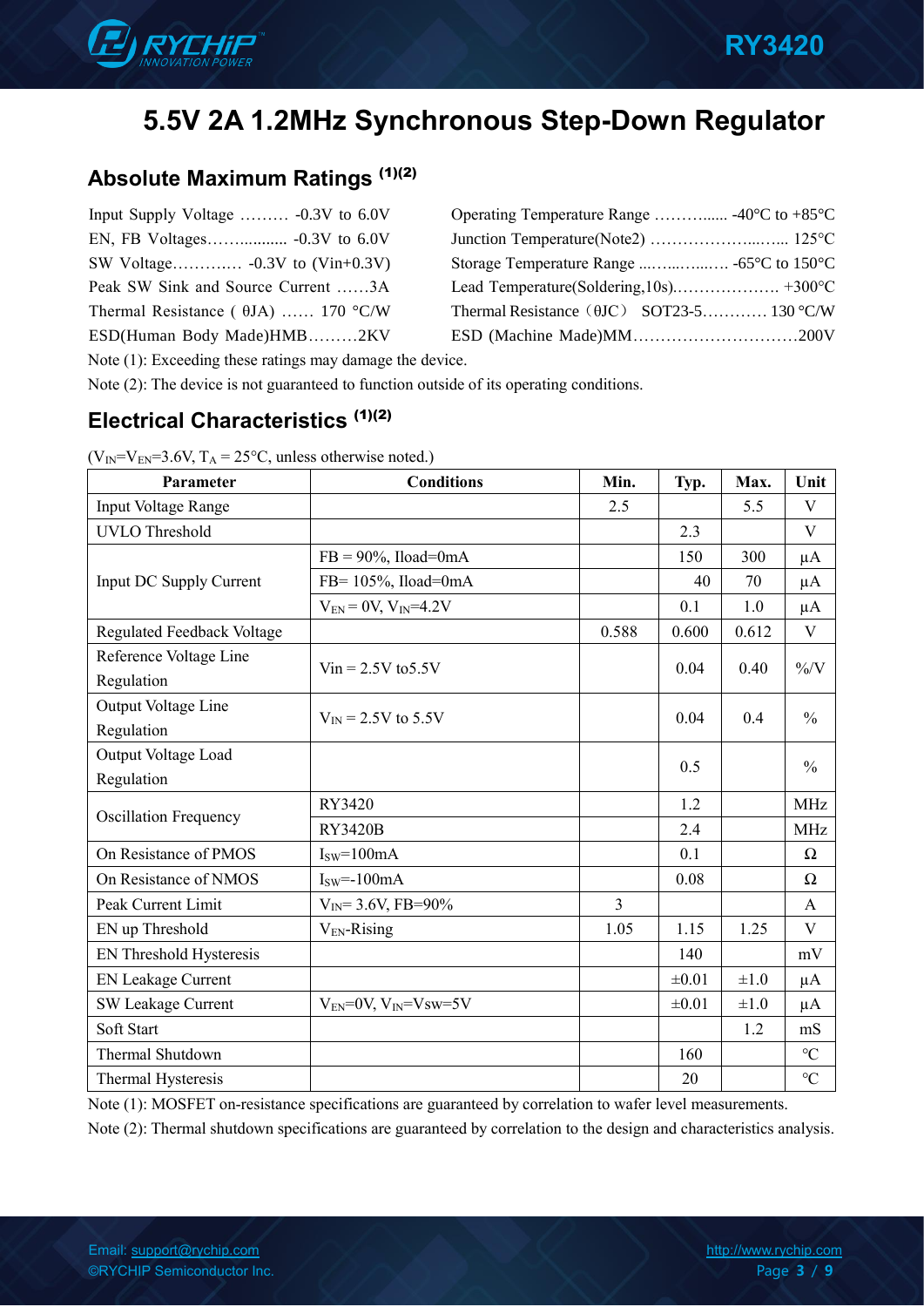

## **Typical Performance Characteristics**

Note (1): Performance waveforms are tested on the evaluation board. Note (2):  $V_{IN}$  =5V,  $V_{OUT}$ =3.3V,  $T_A$  = +25°C, unless otherwise noted.

### **Efficiency vs Load Current Load Regulation Line Regulation**



### 1.00% 0.60% **ATION** 0.20%  $2V$  $33V$ **REGUL**  $-0.20%$  $-0.60%$  $-1.00%$  $\overline{O}$ 0.5 1 1.5<br>OUTPUT CURRENT(A)  $\overline{2}$



### **Output Ripple Voltage Output Ripple Voltage Output Ripple Voltage**

Tek (#)

VIN=5V, VOUT=3.3V, IOUT=0A VIN=5V, VOUT=3.3V, IOUT=1A VIN=5V, VOUT=3.3V, IOUT=2A



 $\overline{\bullet}$ 



### **Loop Response Hiccup with Output Short Short Circuit Entry**

VIN = 5V, VOUT = 3.3V, IINDUCTOR =1A-2A VIN = 5V, VOUT = 3.3V VIN = 5V, VOUT = 3.3VTek (#)



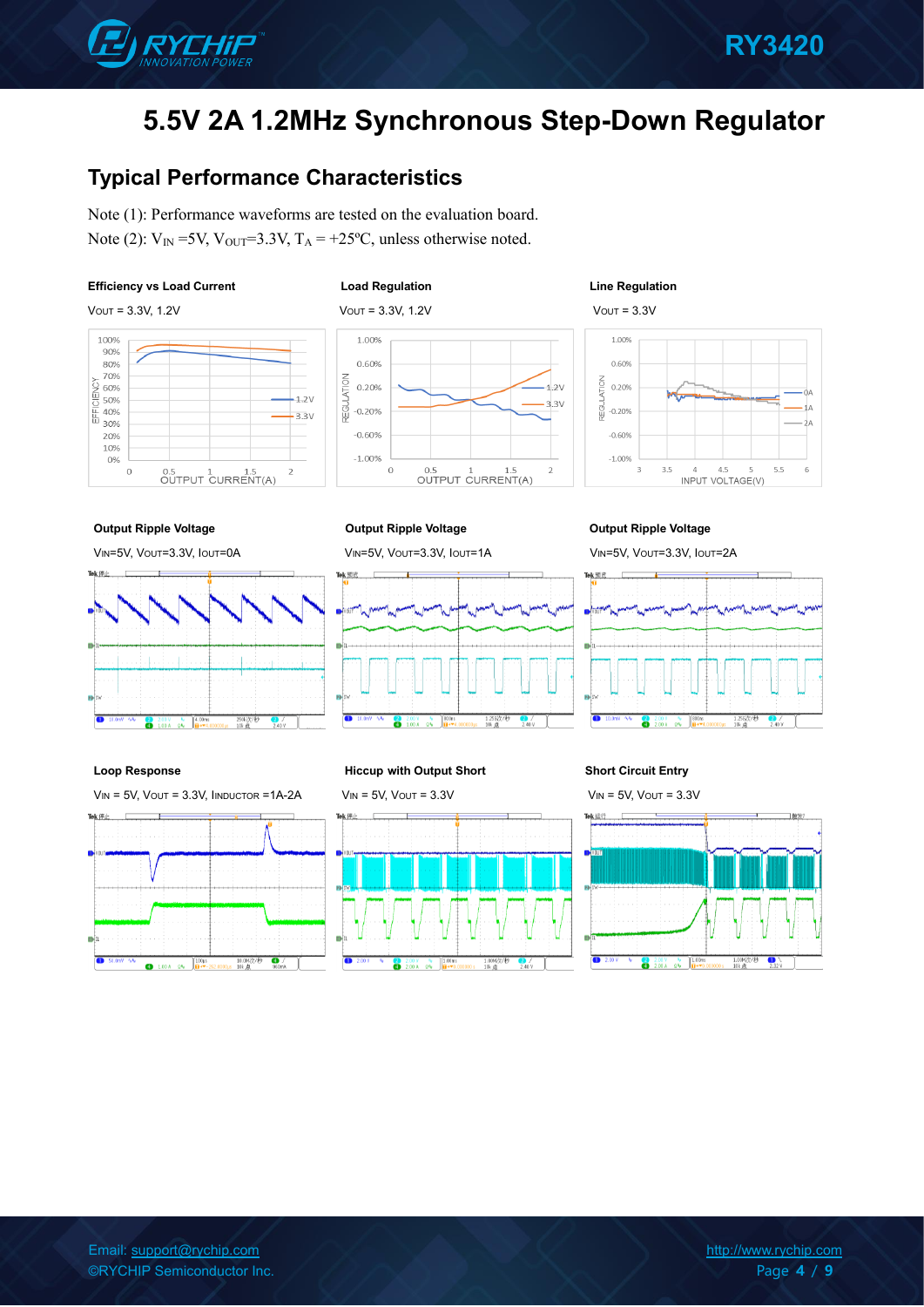





### **Short Circuit Recovery Enable Startup at No Load Enable Shutdown at No Load**



### **Enable Startup at Full Load Enable Shutdown at Full Load Power Up at No Load**



### **Power Up at Full Load**

 $V_{IN} = 5V$ ,  $V_{OUT} = 3.3V$ ,  $I_{INDUCTOR} = 2A$ 





VIN = 5V, VOUT = 3.3V, IINDUCTOR =2A VIN = 5V, VOUT = 3.3V, IINDUCTOR =2A VIN = 5V, VOUT = 3.3V, IINDUCTOR =0A

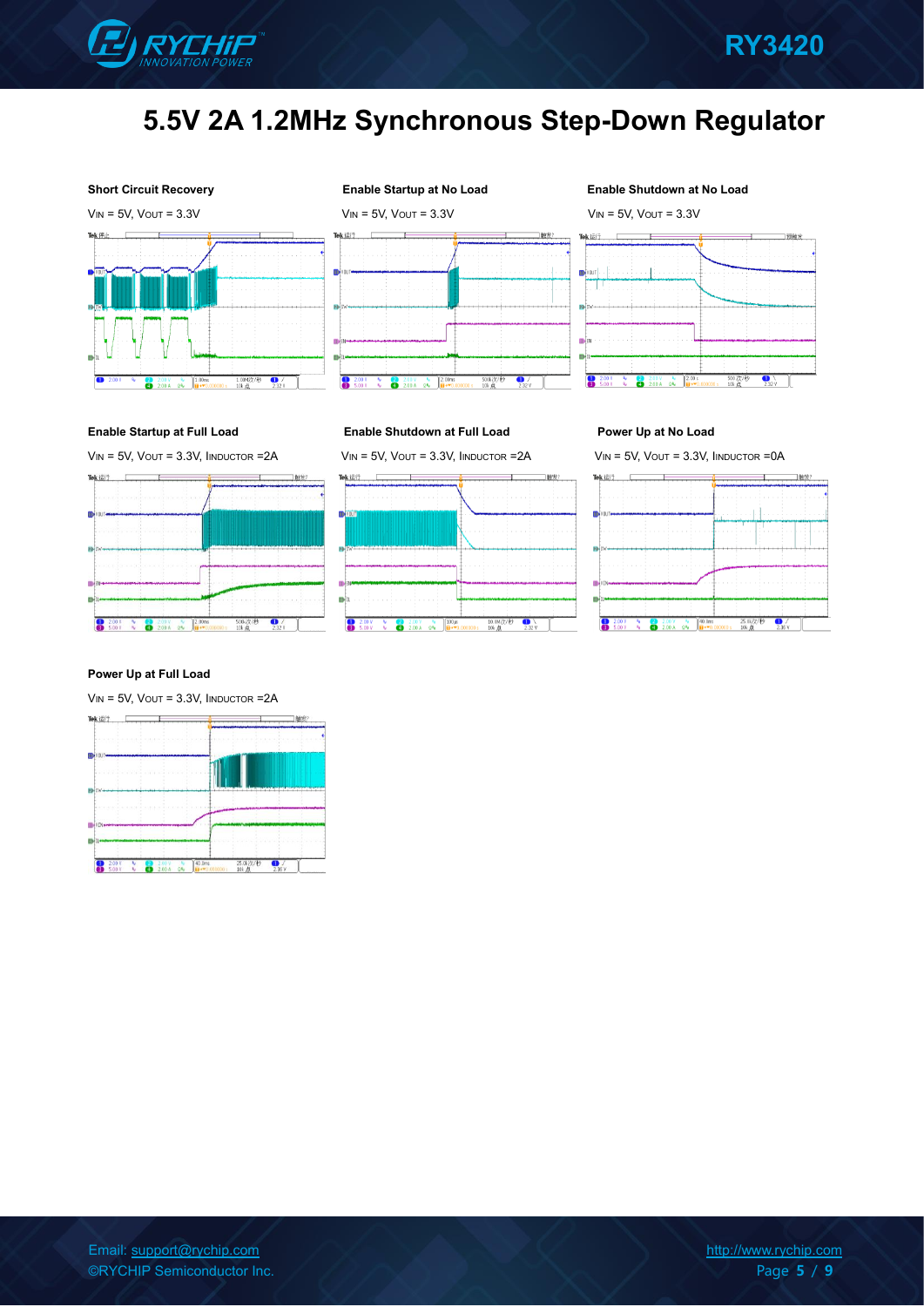

## **Functional Block Diagram**



RY3420 Block Diagram

## **Functions Description**

### **Internal Regulator**

The RY3420 is a current mode step down DC/DC converter that provides excellent transient response with no extra external compensation components. This device contains an internal, low resistance, high voltage power MOSFET, and operates at a high 1.2M/2.4MHz operating frequency to ensure a compact, high efficiency design with excellent AC and DC performance.

### **Error Amplifier**

The error amplifier compares the FB pin voltage with the internal FB reference (VFB) and outputs a current proportional to the difference between the two. This output current is then used to charge or discharge the internal compensation network, which is used to control the power MOSFET current. The optimized internal compensation network minimizes the external component counts and simplifies the control loop design.

### **Internal Soft-Start**

The soft-start is implemented to prevent the converter output voltage from overshooting during startup. When the chip starts, the internal circuitry generates a soft-start voltage (SS) ramping up from 0V to 0.6V. When it is lower than the internal reference (REF), SS overrides REF so the error amplifier uses SS as the reference. When SS is higher than REF, REF regains control. The SS time is internally max to 1.2ms.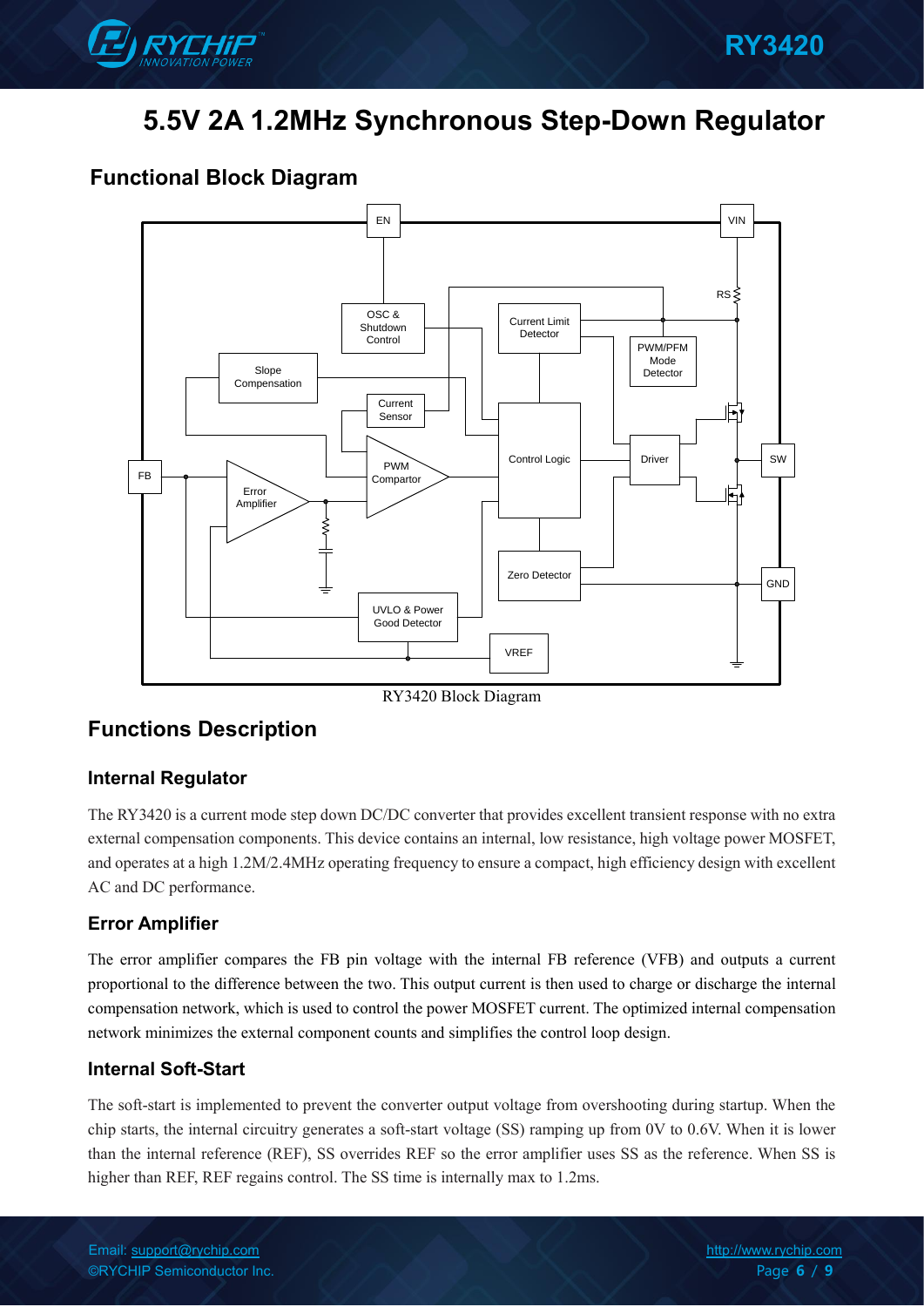

### **Over Current Protection & Hiccup**

The RY3420 has cycle-by-cycle over current limit when the inductor current peak value exceeds the set current limit threshold. Meanwhile, output voltage starts to drop until FB is below the Under-Voltage (UV) threshold, typically 25% below the reference. Once a UV is triggered, the RY3420 enters hiccup mode to periodically restart the part. This protection mode is especially useful when the output is dead-short to ground. The average short circuit current is greatly reduced to alleviate the thermal issue and to protect the regulator. The RY3420 exits the hiccup mode once the over current condition is removed.

### **Startup and Shutdown**

If both VIN and EN are higher than their appropriate thresholds, the chip starts. The reference block starts first, generating stable reference voltage and currents, and then the internal regulator is enabled. The regulator provides stable supply for the remaining circuitries. Three events can shut down the chip: EN low, VIN low and thermal shutdown. In the shutdown procedure, the signaling path is first blocked to avoid any fault triggering. The comp voltage and the internal supply rail are then pulled down. The floating driver is not subject to this shutdown command.

## **Applications Information**

### **Setting the Output Voltage**

RY3420 require an input capacitor, an output capacitor and an inductor. These components are critical to the performance of the device. RY3420 are internally compensated and do not require external components to achieve stable operation. The output voltage can be programmed by resistor divider.

$$
V_{OUT}=V_{FB}\times\frac{R1+R2}{R2}
$$

| $V_{OUT}$ | R1           | $\mathbf{R}2$        | $L1_{MIN}$ | $L1$ <sub>TYP</sub> | $L1_{MAX}$  | $\mathbf{C}_\mathbf{IN}$ | $C_{OUT}$ | $C_{FF}$ Opt. |
|-----------|--------------|----------------------|------------|---------------------|-------------|--------------------------|-----------|---------------|
| 1.05V     | $7.5K\Omega$ | $10K\Omega$          | $.0 \mu H$ | $2.2\mu H$          | $4.7 \mu H$ | $20-47uF$                | $20-68uF$ | 20-1000pF     |
| 1.2V      | $10K\Omega$  | $10\mathrm{K}\Omega$ | .0 $\mu$ H | $2.2\mu H$          | $4.7 \mu H$ | $20-47uF$                | $20-68uF$ | 20-1000pF     |
| 1.5V      | 15KΩ         | $10\mathrm{K}\Omega$ | .0 $\mu$ H | $2.2\mu H$          | $4.7 \mu H$ | $20-47uF$                | $20-68uF$ | 20-1000pF     |
| 3.3V      | $45K\Omega$  | $10\mathrm{K}\Omega$ | . $0\mu H$ | 4.7 <sub>µ</sub> H  | $6.8\mu H$  | $20-47uF$                | $20-68uF$ | 20-1000pF     |

### **Selecting the Inductor**

The recommended inductor values are shown in the Application Diagram. It is important to guarantee the inductor core does not saturate during any foreseeable operational situation. The inductor should be rated to handle the peak load current plus the ripple current: Care should be taken when reviewing the different saturation current ratings that are specified by different manufacturers. Saturation current ratings are typically specified at 25°C, so ratings at maximum ambient temperature of the application should be requested from the manufacturer.

$$
L = \frac{V_{OUT} \times (V_{IN} - V_{OUT})}{V_{IN} \times \Delta I_L \times F_{OSC}}
$$

Where ΔIL is the inductor ripple current. Choose inductor ripple current to be approximately 30% if the maximum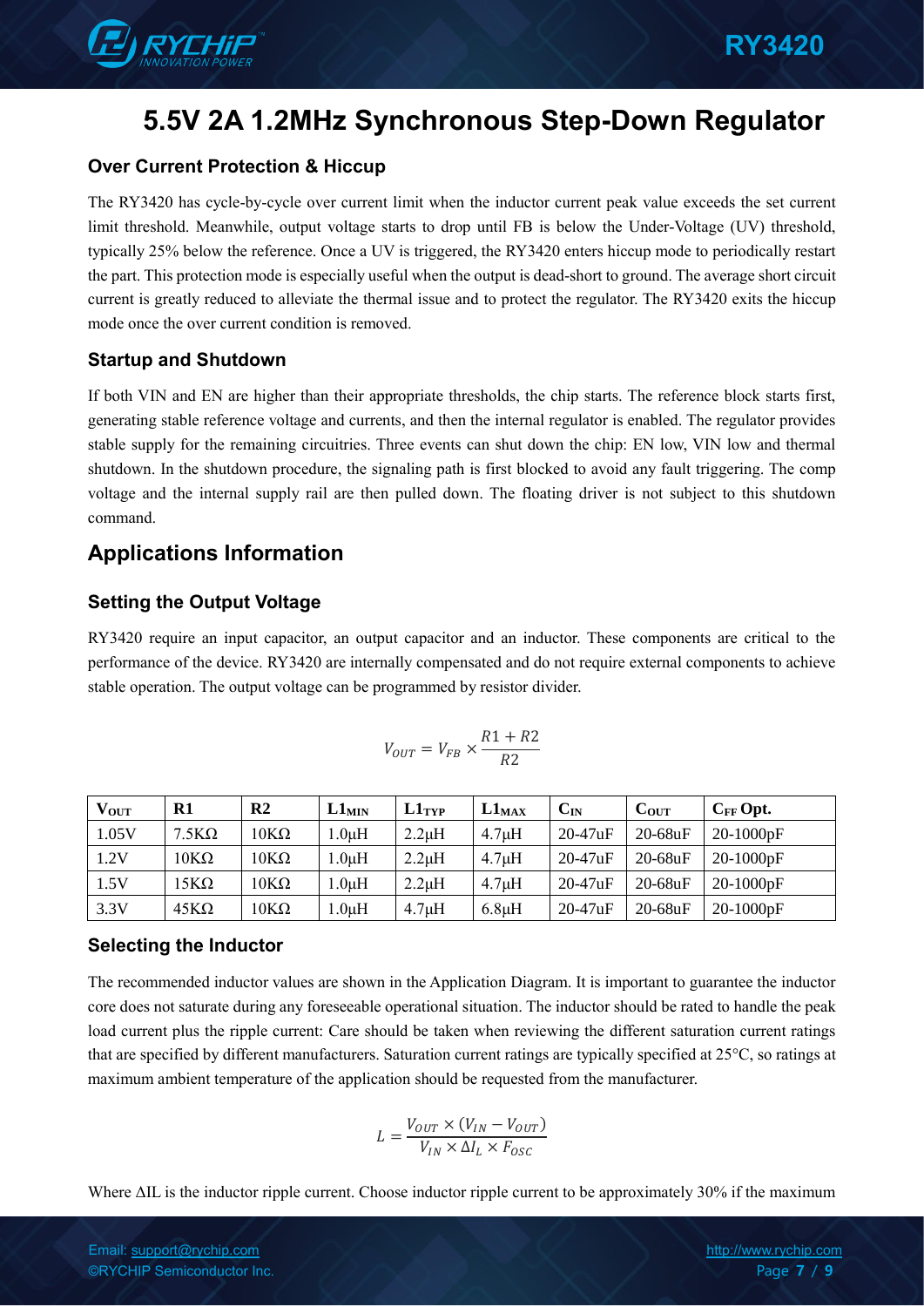

load current. The maximum inductor peak current is:

$$
I_{L(MAX)} = I_{LOAD} + \frac{\Delta I_L}{2}
$$

Under light load conditions below 100mA, larger inductance is recommended for improved efficiency.

### **Selecting the Output Capacitor**

Special attention should be paid when selecting these components. The DC bias of these capacitors can result in a capacitance value that falls below the minimum value given in the recommended capacitor specifications table.

The ceramic capacitor's actual capacitance can vary with temperature. The capacitor type X7R, which operates over a temperature range of −55°C to +125°C, will only vary the capacitance to within ±15%. The capacitor type X5R has a similar tolerance over a reduced temperature range of −55°C to +85°C. Many large value ceramic capacitors, larger than 1uF are manufactured with Z5U or Y5V temperature characteristics. Their capacitance can drop by more than 50% as the temperature varies from 25°C to 85°C. Therefore X5R or X7R is recommended over Z5U and Y5V in applications where the ambient temperature will change significantly above or below 25°C.

Tantalum capacitors are less desirable than ceramic for use as output capacitors because they are more expensive when comparing equivalent capacitance and voltage ratings in the 0.47uF to 44uF range. Another important consideration is that tantalum capacitors have higher ESR values than equivalent size ceramics. This means that while it may be possible to find a tantalum capacitor with an ESR value within the stable range, it would have to be larger in capacitance (which means bigger and more costly) than a ceramic capacitor with the same ESR value. It should also be noted that the ESR of a typical tantalum will increase about 2:1 as the temperature goes from 25°C down to −40°C, so some guard band must be allowed.

### **PC Board Layout Consideration**

PCB layout is very important to achieve stable operation. It is highly recommended to duplicate EVB layout for optimum performance. If change is necessary, please follow these guidelines for reference.

- 1. Keep the path of switching current short and minimize the loop area formed by Input capacitor, high-side MOSFET and low-side MOSFET.
- 2. Bypass ceramic capacitors are suggested to be put close to the Vin Pin.
- 3. Ensure all feedback connections are short and direct. Place the feedback resistors and compensation components as close to the chip as possible.
- 4. VOUT, SW away from sensitive analog areas such as FB.

Connect IN, SW, and especially GND respectively to a large copper area to cool the chip to improve thermal performance and long-term reliability.